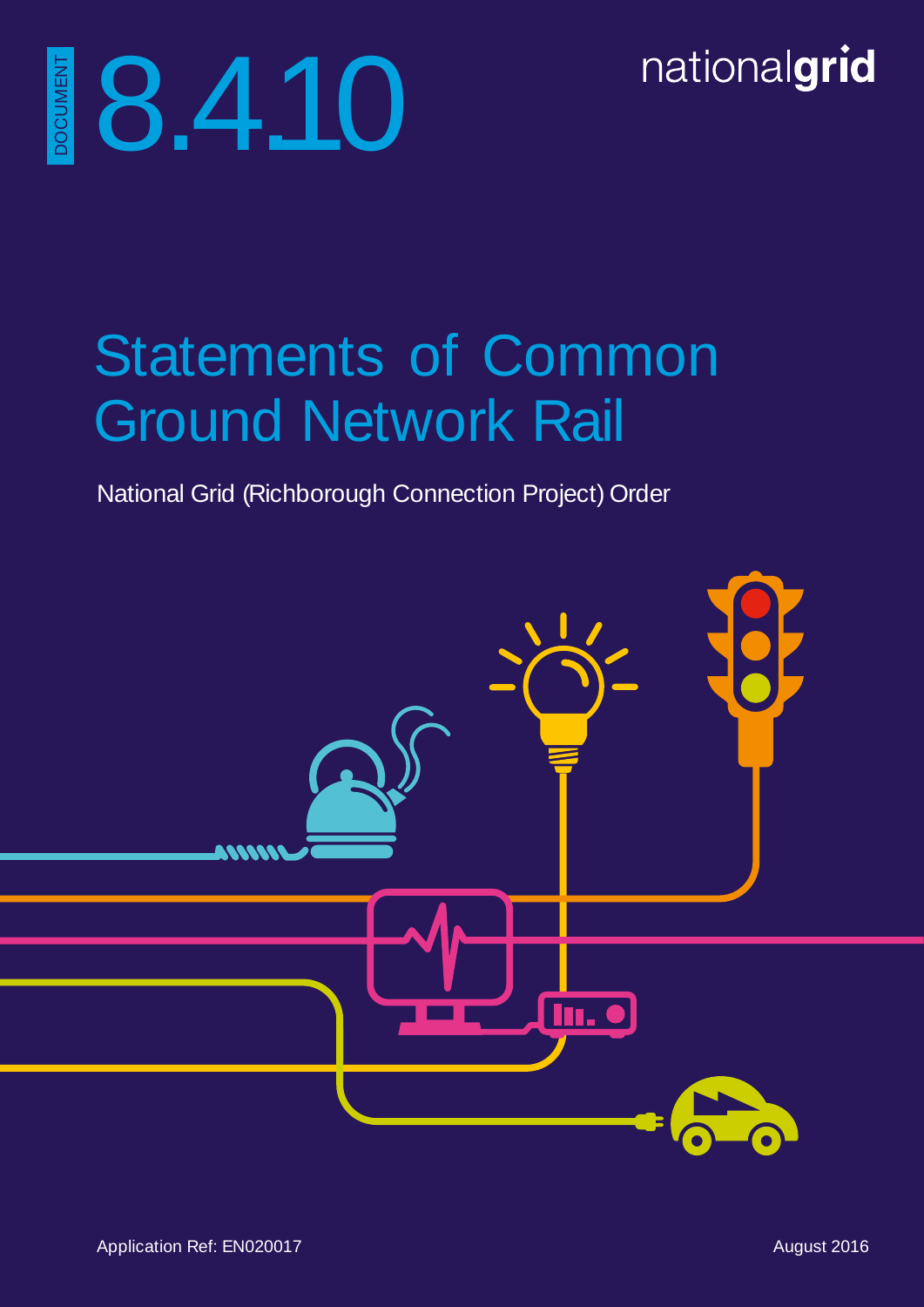# nationalgrid

# Richborough Connection Project

# Statement of Common Ground between National Grid and Network Rail Infrastructure Limited

National Grid National Grid House Warwick Technology Park Gallows Hill **Warwick** CV34 6DA

(August 2016)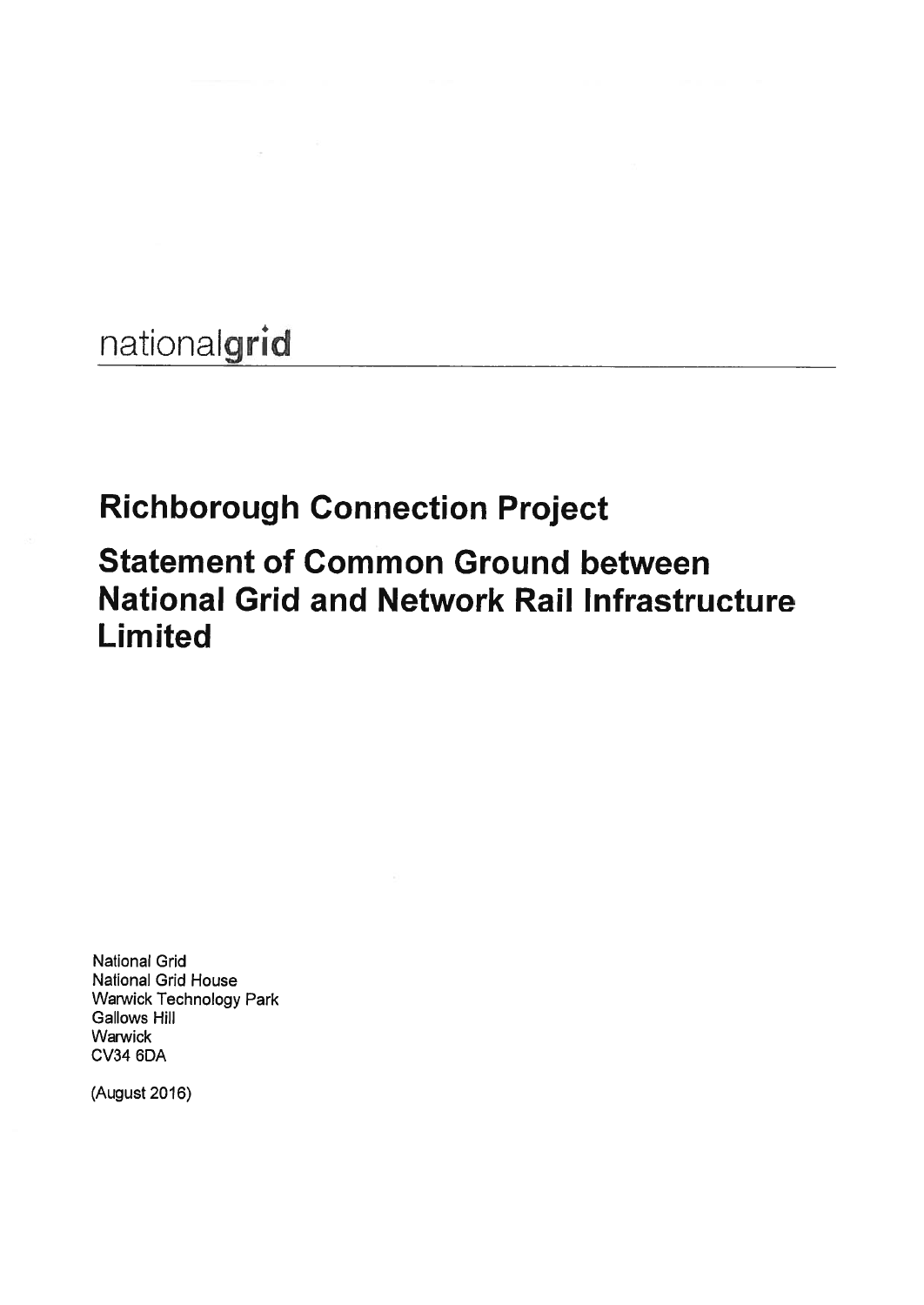$\label{eq:3.1} \mathfrak{H} = \mathfrak{H} \otimes_{\mathbb{Z}} \mathfrak{H}$  $\label{eq:1.1} \mathcal{E}(\mathcal{E}) = \mathcal{E}(\mathcal{E}) \quad \text{and} \quad \mathcal{E}(\mathcal{E}) = \mathcal{E}(\mathcal{E}) \quad \text{and} \quad \mathcal{E}(\mathcal{E}) = \mathcal{E}(\mathcal{E}) \quad \text{and} \quad \mathcal{E}(\mathcal{E}) = \mathcal{E}(\mathcal{E}) \quad \text{and} \quad \mathcal{E}(\mathcal{E}) = \mathcal{E}(\mathcal{E}) \quad \text{and} \quad \mathcal{E}(\mathcal{E}) = \mathcal{E}(\mathcal{E}) \quad \text{and} \quad \mathcal{E}(\$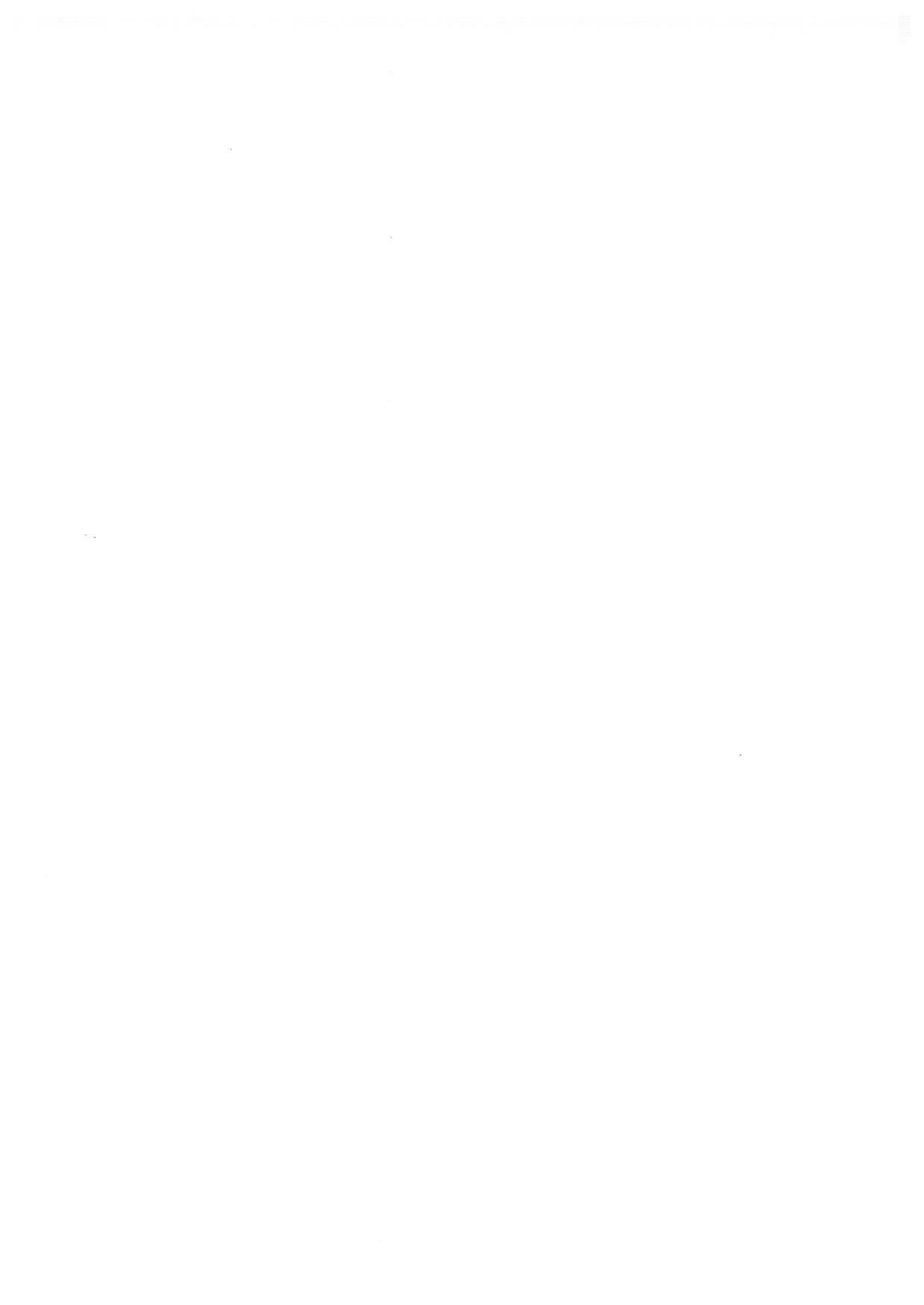|                             |                    |               |                                                                                                    | <b>Document Control</b>                       |  |  |  |
|-----------------------------|--------------------|---------------|----------------------------------------------------------------------------------------------------|-----------------------------------------------|--|--|--|
| <b>Document Properties</b>  |                    |               |                                                                                                    |                                               |  |  |  |
| Organisation                |                    |               | <b>National Grid / Network Rail</b>                                                                |                                               |  |  |  |
| <b>Author</b>               |                    |               | <b>Nathan Oliver-Taylor</b>                                                                        |                                               |  |  |  |
| <b>Approved by</b>          |                    |               |                                                                                                    |                                               |  |  |  |
| <b>Title</b>                |                    |               | Statement of Common Ground between National Grid and<br><b>Network Rail Infrastructure Limited</b> |                                               |  |  |  |
| <b>Document Reference</b>   |                    |               | 8.4.10                                                                                             |                                               |  |  |  |
| <b>Version History</b>      |                    |               |                                                                                                    |                                               |  |  |  |
| <b>Date</b>                 | <b>Versio</b><br>n | <b>Status</b> |                                                                                                    | <b>Description/Changes</b>                    |  |  |  |
| 27/06/16                    | 1                  | <b>Draft</b>  |                                                                                                    | <b>NG draft</b>                               |  |  |  |
| 08/07/16                    | $\overline{2}$     | <b>Draft</b>  |                                                                                                    | NG draft incorporating agreed NRIL amendments |  |  |  |
| 12/07/2016                  | $\overline{3}$     | <b>Draft</b>  |                                                                                                    | <b>NG draft</b>                               |  |  |  |
| 3/08/2016<br>$\overline{4}$ |                    |               | Agreed                                                                                             | Deadline 3 version                            |  |  |  |
|                             |                    |               |                                                                                                    |                                               |  |  |  |
|                             |                    |               |                                                                                                    |                                               |  |  |  |
|                             |                    |               |                                                                                                    |                                               |  |  |  |
|                             |                    |               |                                                                                                    |                                               |  |  |  |
|                             |                    |               |                                                                                                    |                                               |  |  |  |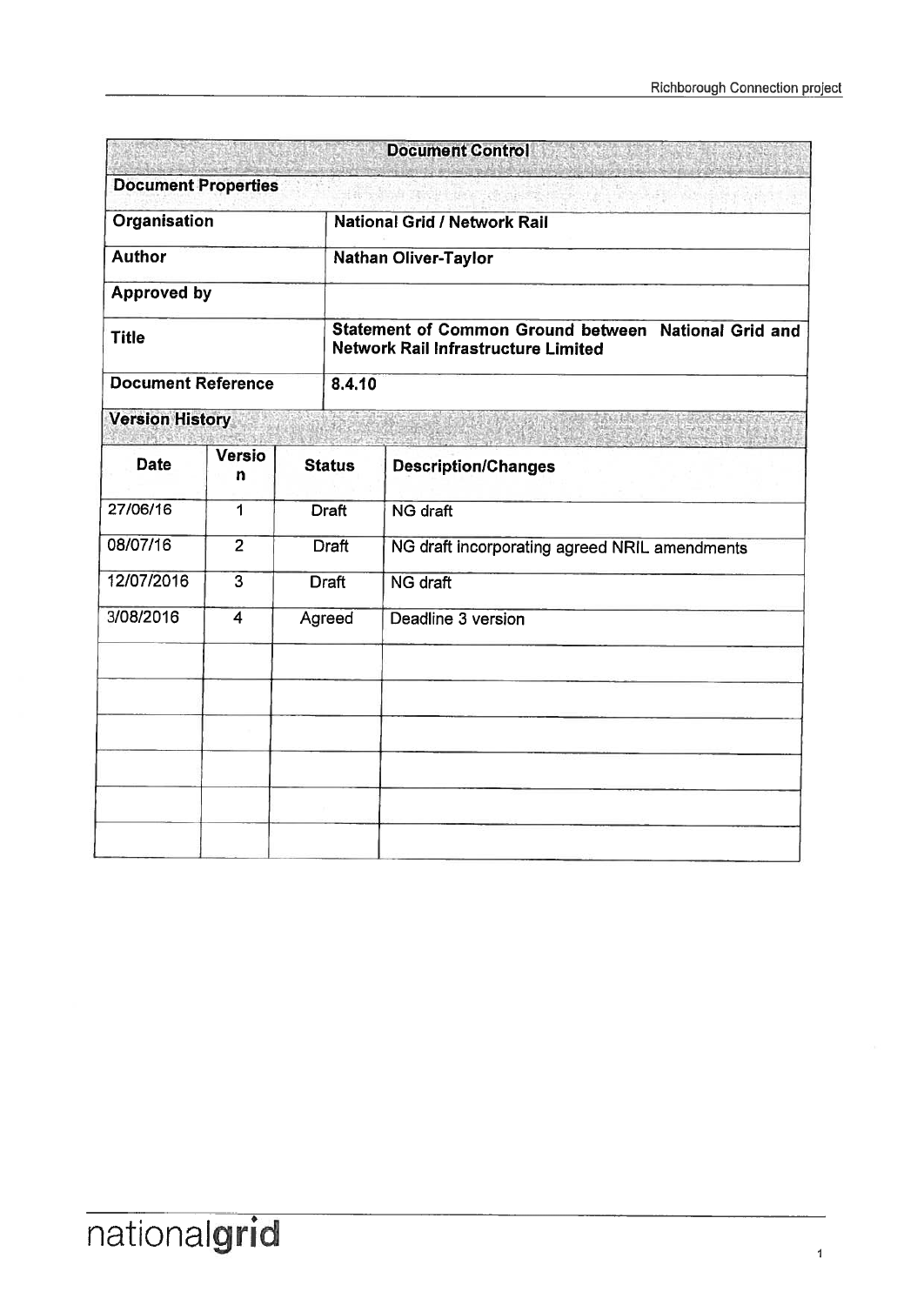# nationalgrid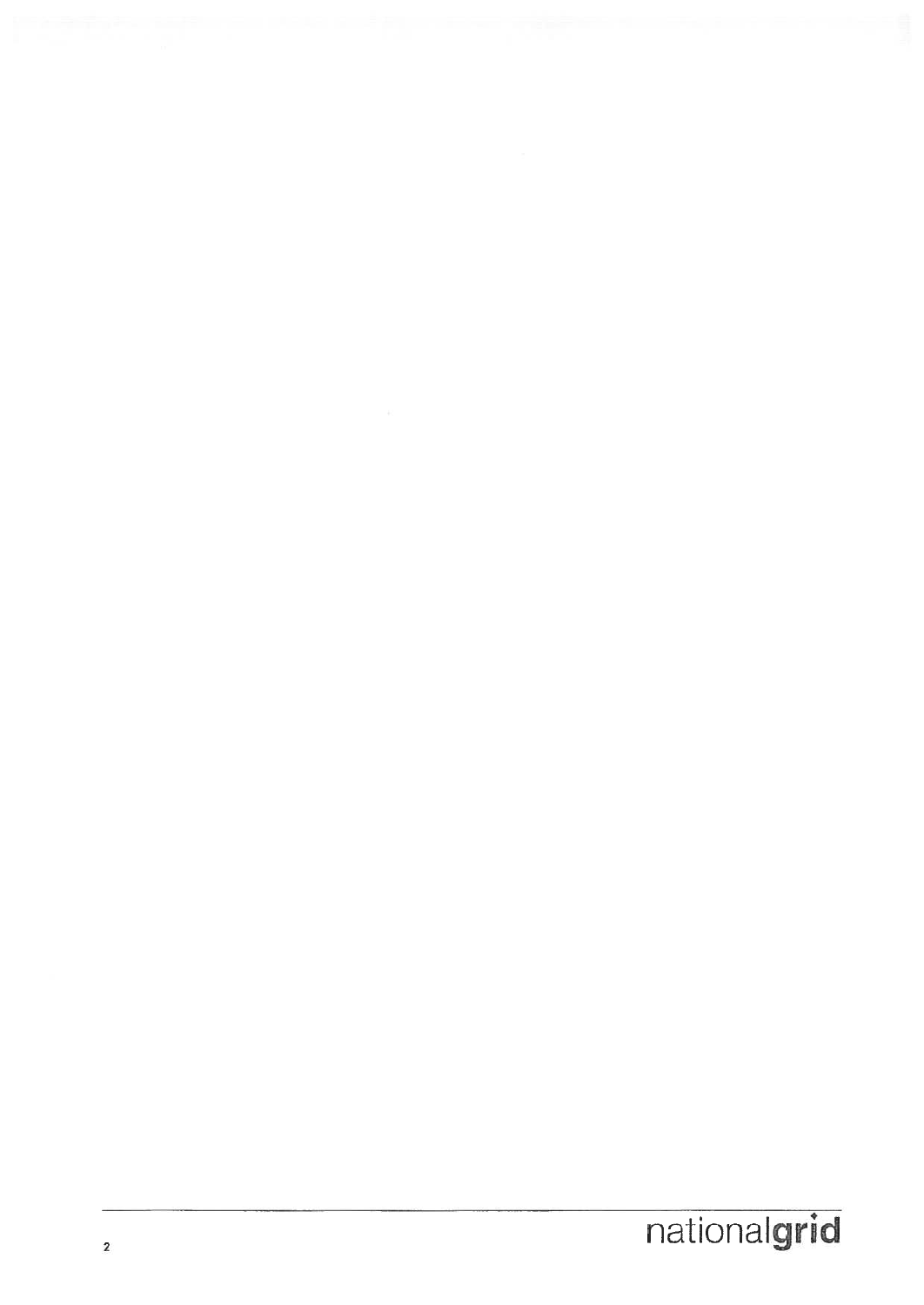# Table of Contents

| 1.1            |  |
|----------------|--|
| 2 <sup>7</sup> |  |
| 2.1            |  |
| 3 <sup>1</sup> |  |
| 3.1            |  |
| 3.2            |  |
| 4 <sup>1</sup> |  |
| 4.1            |  |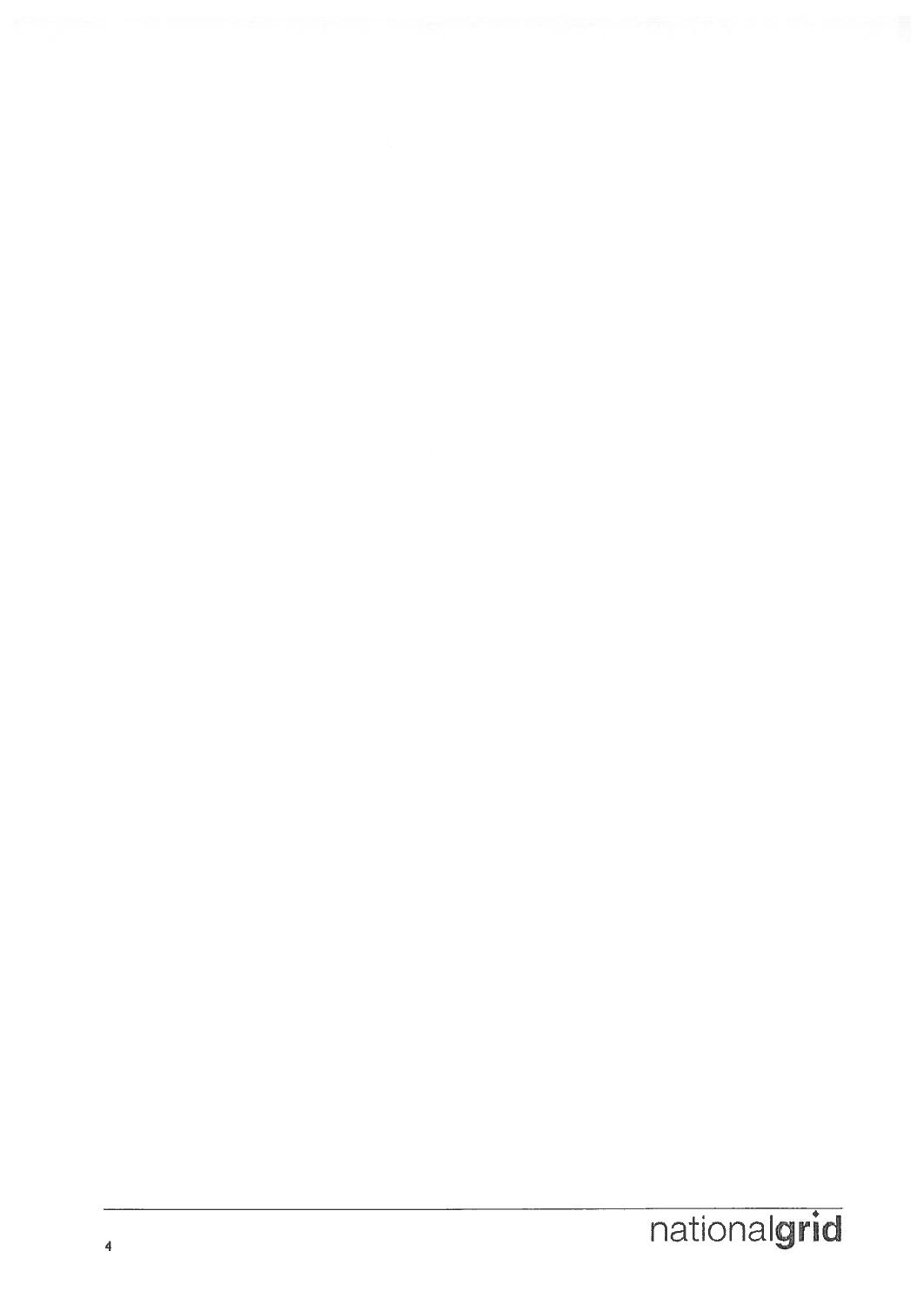## 1 INTRODUCTION

### 1.1 Purpose of this Document

- 1.1.1 The Richborough Connection application for Development Consent ("the Application') was made by National Grid Electricity Transmission plc ("National Grid") on 14 January 2016 and accepted for examination by the Planning lnspectorate on 11 February 2016 (reference number: EN020017).
- 1.1.2 This Statement of Common Ground ("SOCG") has been prepared by National Grid and Network Rail Infrastructure Limited ("Network Rail") in accordance with quidance<sup>1</sup> published by the Department for Communities and Local Government.
- 1.1.3 The purpose of the S0CG is to set out agreed factual information about the Application. It is intended that the SoCG should identify those matters on which National Grid and Network Rail agree. As well as identifying matters which are not in dispute, the SoCG may also identify areas where agreement has not yet been reached. Where relevant, the SoCG will include references to show where these matters are dealt with in the Application, written representations or other documentary evidence.
- 1.1.4 Network Rail and National Grid are collectively referred to in this SoCG as the parties'. The parties have been, and continue to be, in direct communication in respec<sup>t</sup> of the interface between the proposed development and the operational railway and also separately in respec<sup>t</sup> of landownership interests.
- 1.1.5 It is envisaged that this SoCG will evolve during the Examination of the Application. Subsequent drafts may be agreed and issued, and if so, the version numbers will be clearly recorded in the 'Document Control' table at the beginning of the document.

nationalgrid 5

 $\ddot{\phantom{a}}$ 

<sup>&</sup>lt;sup>1</sup> Planning Act 2008: Guidance for the examination of applications for development consent (March 2015) paras. 58 - 65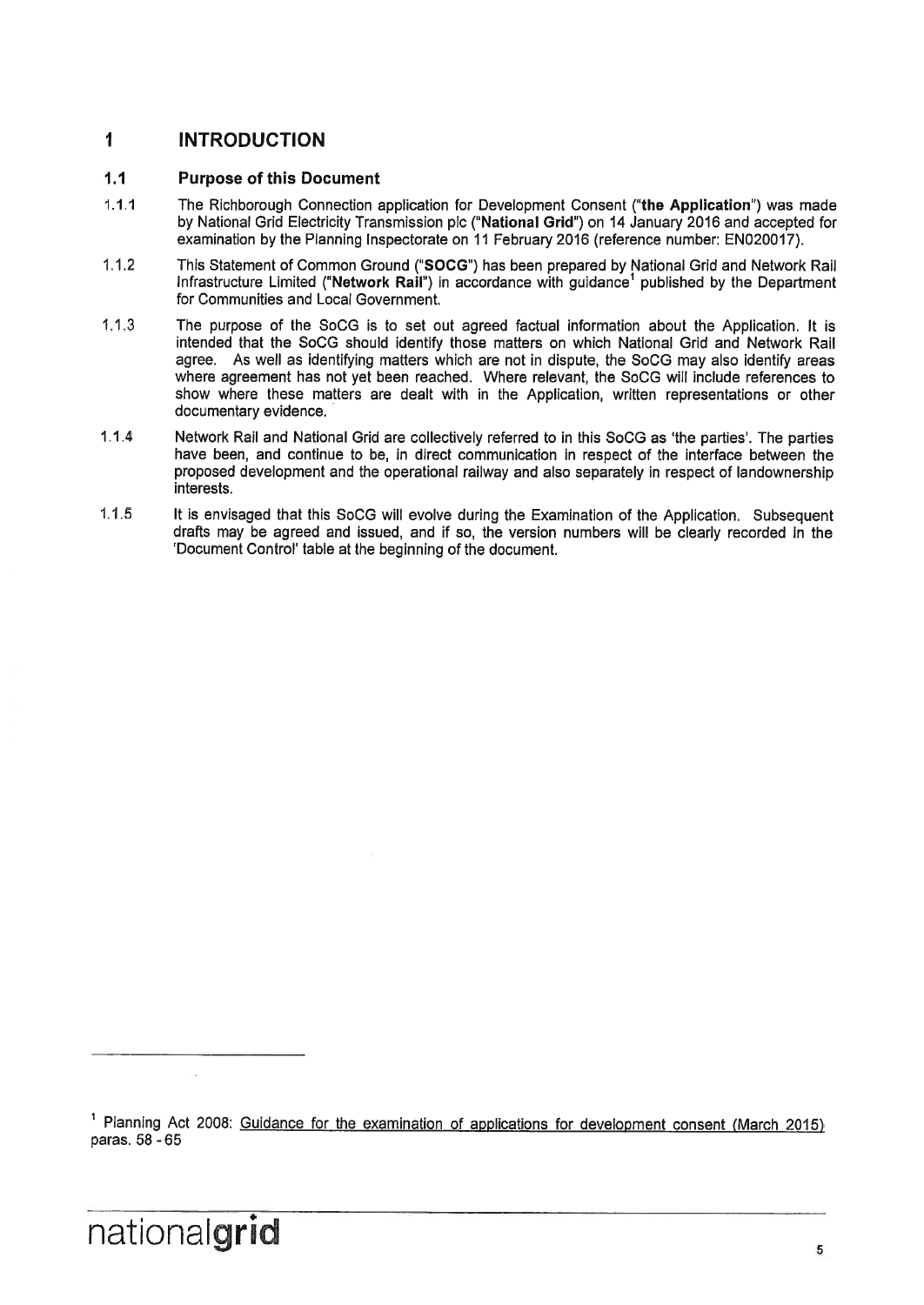#### 2THE ROLE OF NETWORK RAIL AND THE APPLICATION

#### 2.1Role of Network Rail

- 2,1.1 Network Rail is the owner and operator of Great Britain's railway infrastructure. Network Rail is <sup>a</sup> statutory undertaker in respec<sup>t</sup> of its railway undertaking, with statutory and regulatory obligations in respec<sup>t</sup> of it.
- 2.1.22 The proposed Development Consent Order ("the DCO") includes provisions which would, if granted authorise National Grid to carry out works on, and in close proximity to, operational railway land belonging to Network Rail and to use such land temporarily and to acquire permanen<sup>t</sup> interests in such land.
- 2.1.3 The proposed development would require the installation and removal of protective netting over rail infrastructure belonging to Network Rail at the following locations in connection with the works listed below.
- 2.1.4 The proposed new 400kV overhead line would cross the railway line at:
	- 15m north of the Shall Oak Road level crossing (between pylons PC3 and PC4).
		- o Longitude 1.107079, Latitude 51.298402
	- • 580m south west of the junction of the A28/A253 and Sarre Village (between pylons PC35 and PC36).
		- o Longitude 1.235975, Latitude 51 .334354
	- $\bullet$   $\;$  930m north west of the A256 roundabout entrance to Richborough Power Station (between pylons PC57 and PC58).
		- o Longitude 1.107079, Latitude 51.298402
- 21.5 $5$  The existing 132kV overhead line proposed to be dismantled currently crosses the railway line at:
	- • 70m north east of the Farleigh Road bridge over the railway (between pylons PX2 and PX3).
		- o Longitude 1.088782, Latitude 51.292275
	- • 300m east of the Gore Street bridge over the railway (between pylons PX55 and PX56).
		- o Longitude 1.265862, Latitude 51.333846
	- • 740m west of the A256 roundabout entrance to Richborough Power Station (between pylons PX75 and PX76).
		- o Longitude 1.337646, Latitude 51.306763
- 2.1.6 Formal track possessions would be required to facilitate the construction of the proposed 400kV overhead line and removal of the existing 132kV overhead line.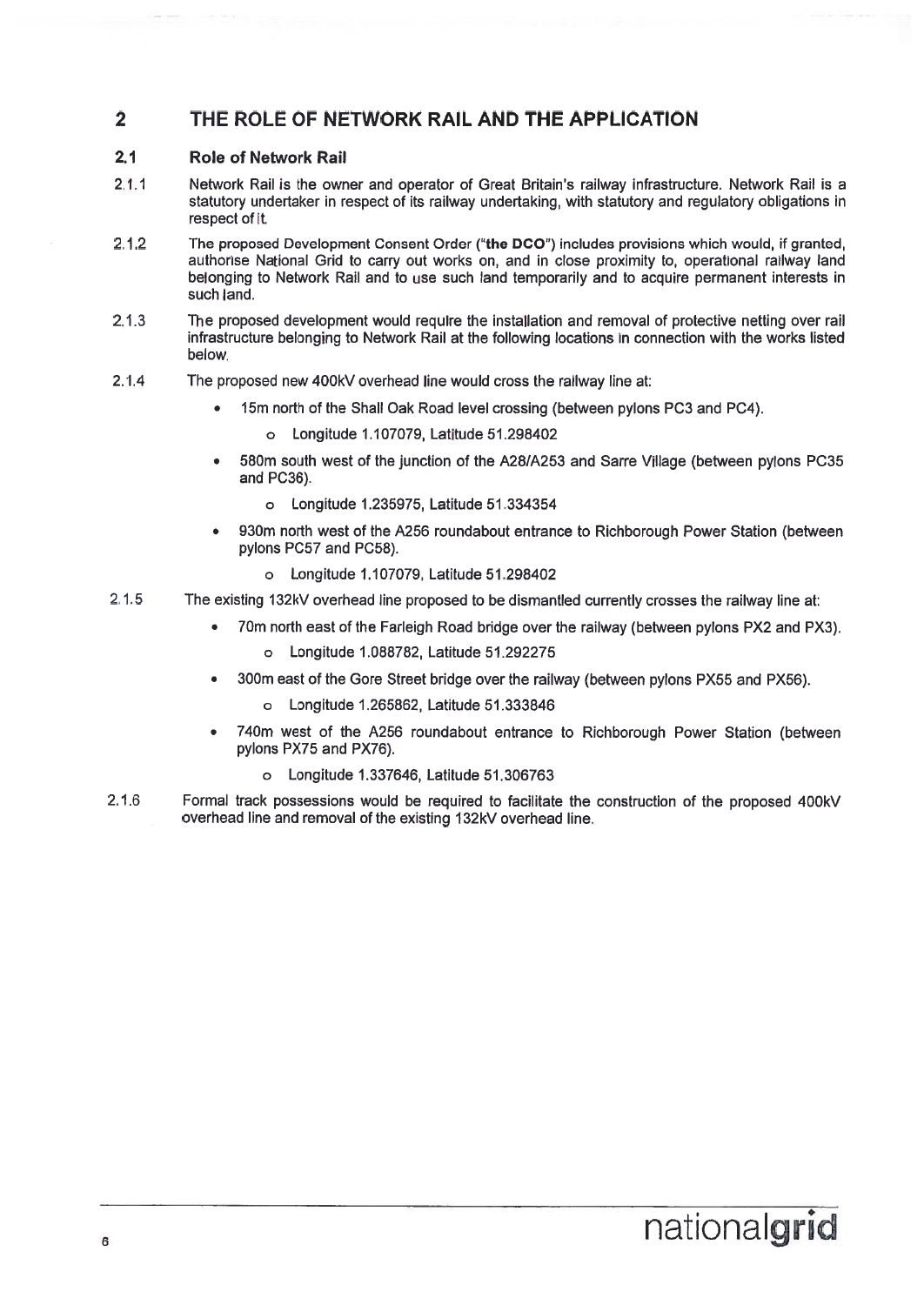## 3 MATTERS AGREED

### 3.1 Summary of current position

3.1.1 The parties continue discussions with <sup>a</sup> view to agreeing all outstanding matters between them.

### 3.2 Network Rail matters agreed in principle

- 3.2.1 This section describes the matters 'agreed in principle' between the parties. These matters are:
	- that Network Rail, having reviewed the draft DCC and the Application, confirms (subject to the matters as set out in this paragraph 3.2.1 being concluded and secured to the satisfaction of Network Rail), that it has no objection in principle to the proposed development;
	- •that the draft DCC should include specific provisions for the protection of Network Rail;
	- • that the parties should enter into <sup>a</sup> form of Basic Asset Protection Agreement to govern the construction, maintenance and where appropriate removal of those parts of the proposed development which are located on operational railway land;
	- • that Network Rail intends to grant easements to National Grid in respect of the permanent interests National Grid requires over operational railway land for the proposed development;
	- • that National Grid agree to provide Network Rail with Possession details and timescales for when works are proposed. This will be done as soon as possible after the main works contract has been awarded and detailed design commenced.
- 3.2.2 Whilst each of the above matters are agreed in principle, the parties are in ongoing discussions regarding the detailed wording required in each case.
- 3,2.3 The parties will update the Examining Authority as soon as detailed terms have been agreed between them to address each of the outstanding points.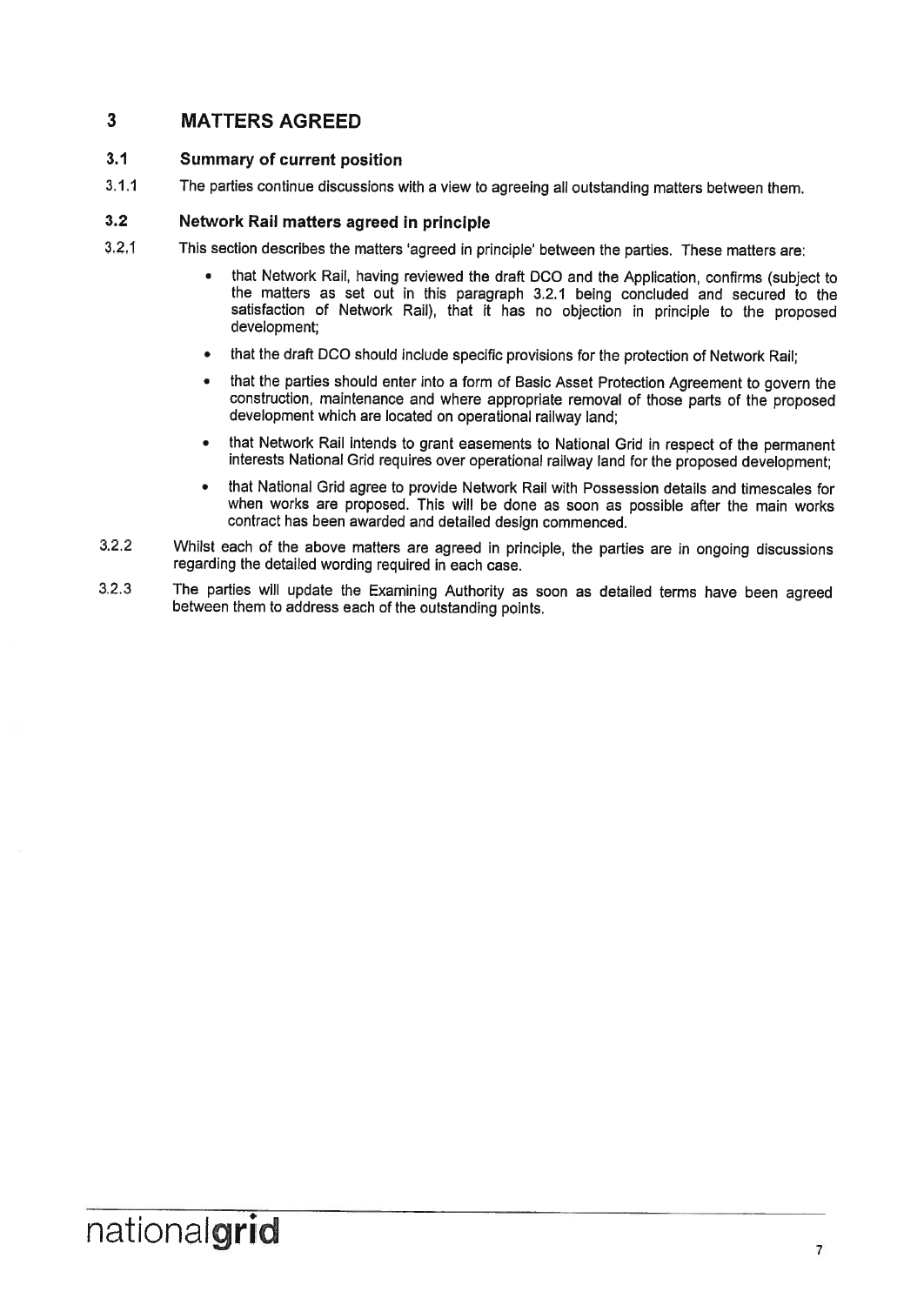#### 4MATTERS CURRENTLY OUTSTANDING

#### 4.1Matters currently outstanding are understood to relate to:

- • Easements — the parties have ye<sup>t</sup> to agree the precise terms of the easements to be granted by Network Rail to National Grid or the consideration payable for the gran<sup>t</sup> of those easements;
- •• Protective Provisions – the precise form of the protective provisions is not yet agreed between the parties;
- • Compulsory Acquisition - the parties are not able to agree on the necessity for powers to be granted to National Grid for the compulsory acquisition of interests in land belonging to or in respec<sup>t</sup> of which Network Rail enjoys an interest. Network Rail does not believe this to be justified or necessary. National Grid considers these powers to be essential until such time as a voluntary gran<sup>t</sup> of the interests in question has been secured and remains of this view in light of the decision of the Secretary of State in respec<sup>t</sup> of this matter in the context of the National Grid (Hinkley Point C Connection Project) Order 2016 (SI. 2016/49). Network Rail does not agree with this view and believes that the protective provisions in the Hinkley DCO do not go far enough to protect the operational railway. Network Rail remains of the view that each case must be assessed on its own facts and merits.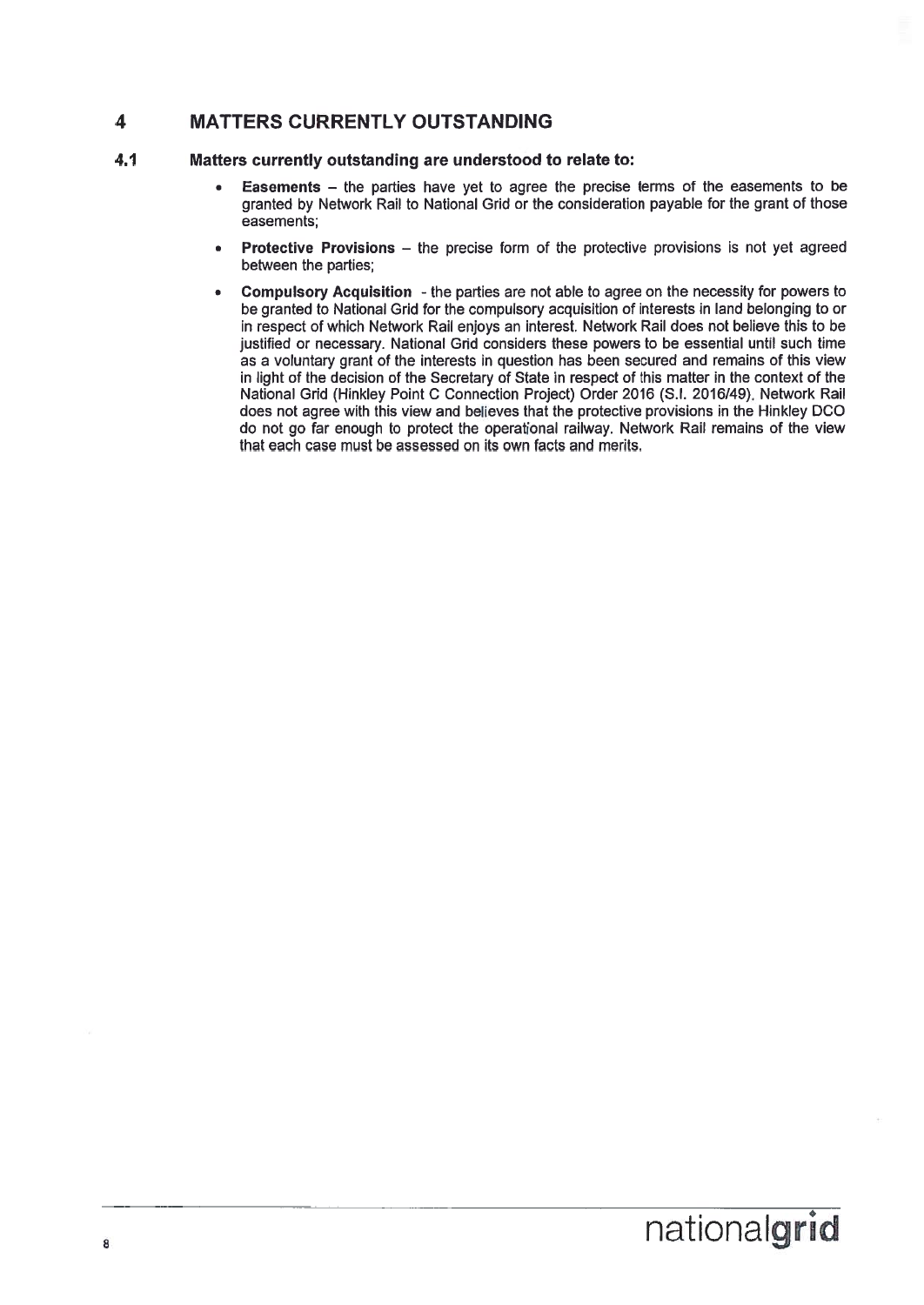## **APPENDIX A - SIGNING SHEET**

| <b>APPROVALS</b> |                                   |  |  |  |
|------------------|-----------------------------------|--|--|--|
| <b>Signed</b>    |                                   |  |  |  |
| On Behalf of     | <b>National Grid</b>              |  |  |  |
| <b>Name</b>      | SARAU CLARIC                      |  |  |  |
| <b>Position</b>  | PARTNER AT BIRCUAM DYSON BELL LLP |  |  |  |
| <b>Date</b>      | $4$ AUGUST 2016                   |  |  |  |

| <b>APPROVALS</b> |                                |  |  |  |
|------------------|--------------------------------|--|--|--|
| <b>Signed</b>    |                                |  |  |  |
| On Behalf of     | <b>Network Rail</b>            |  |  |  |
| <b>Name</b>      | Sarah Hodge                    |  |  |  |
| <b>Position</b>  | Solicitor at Addleshow Goddard |  |  |  |
| <b>Date</b>      | 4 August 2016                  |  |  |  |
|                  |                                |  |  |  |

 $\langle \cdot, \cdot \rangle$